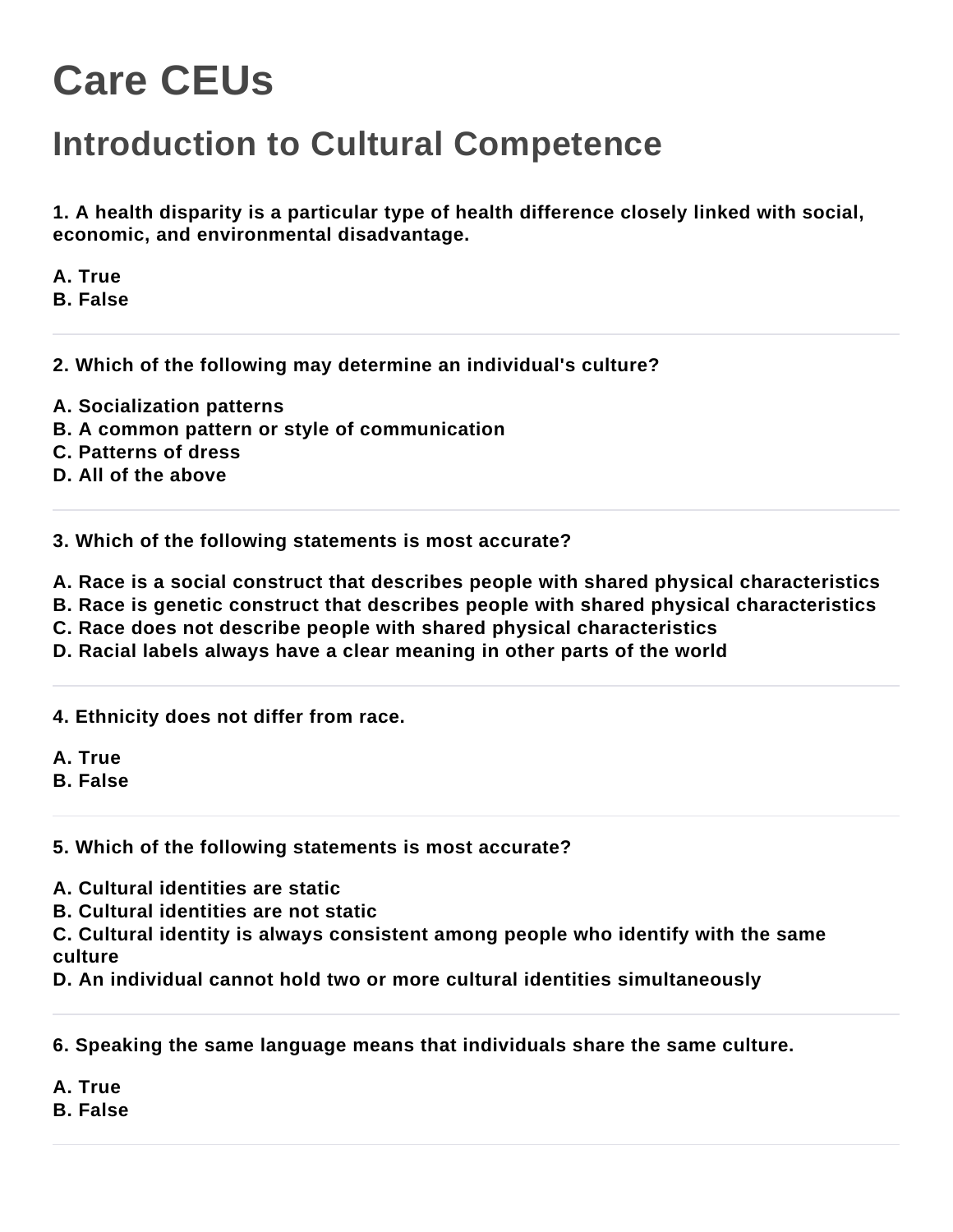**7. Which of the following factors should be considered when distinguishing cultural communication patterns?**

- **A. Direct versus indirect communication**
- **B. Appropriate personal space**
- **C. Use of silence**
- **D. All of the above**

**8. Gender roles are largely cultural constructs.**

- **A. True**
- **B. False**

**9. When interviewing recent immigrants to the United States, the APA recommends covering which of the following topics?**

- **A. Number of generations in the United States**
- **B. Fluency in English**
- **C. Level of education**
- **D. All of the above**

**10. Which of the following statements is most accurate?**

**A. Acculturation is the process whereby an individual from one cultural rejects elements of another cultural group**

**B. Assimilation is never an outcome of acculturation**

**C. Assimilation involves the complete adoption of new cultural ways of life from a new culture**

**D. Enculturation always refers to the process of rejecting native cultural ways**

**11. An individual from Spain immigrates to the United States. After a few years, the individual becomes comfortable with both the American culture and the more traditional Spanish culture. What level of acculturation has the aforementioned individual reached?**

- **A. A traditional orientation**
- **B. A bicultural orientation**
- **C. A marginal orientation**
- **D. None of the above**

**12. Which of the following factors can contribute to substance use among more acculturated patients?**